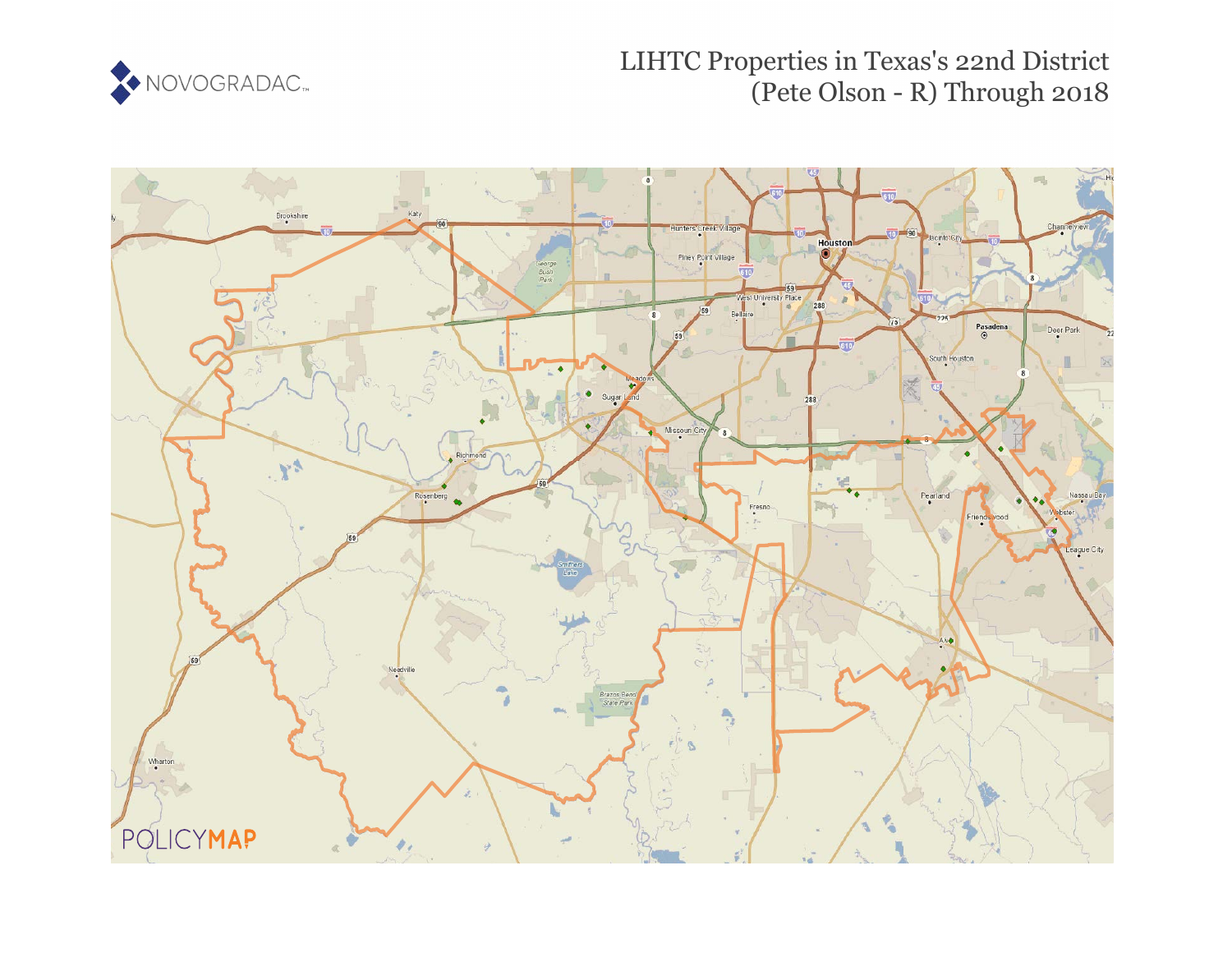## LIHTC Properties in Texas's 22nd District Through 2018

| <b>Project Name</b>                              | <b>Address</b>                           | <b>City</b>        | <b>State</b> | <b>Zip Code</b> | Nonprofit<br><b>Sponsor</b> | <b>Allocation</b><br>Year | <b>Annual</b><br><b>Allocated</b><br><b>Amount</b> | <b>Year Placed</b><br>in Service | <b>Construction Type</b> | <b>Total</b><br><b>Units</b> | Low<br>Income<br><b>Units</b> | <b>Rent</b> or<br>Income<br><b>Ceiling</b> | <b>Credit</b><br><b>Percentage</b> | Tax-<br><b>Exempt</b><br><b>Bond</b> | <b>HUD Multi-Family</b><br><b>Financing/Rental</b><br><b>Assistance</b> |
|--------------------------------------------------|------------------------------------------|--------------------|--------------|-----------------|-----------------------------|---------------------------|----------------------------------------------------|----------------------------------|--------------------------|------------------------------|-------------------------------|--------------------------------------------|------------------------------------|--------------------------------------|-------------------------------------------------------------------------|
| <b>VILLAS AT EL DORADO</b>                       | 220 W EL DORADO<br>$\operatorname{BLVD}$ | <b>FRIENDSWOOD</b> | TX           | 77546           | No                          | 2009                      | S <sub>0</sub>                                     | 2011                             | Not Indicated            | 159                          | 159                           |                                            | 60% AMGI Not Indicated No          |                                      |                                                                         |
| PEARLAND SENIOR VILLAGE                          | 2800 BROWNSTONE PL PEARLAND              |                    | TX           | 77584           | No                          | 2009                      | <b>SO</b>                                          | 2011                             | Not Indicated            | 126                          | 126                           |                                            | 60% AMGI Not Indicated No          |                                      |                                                                         |
| <b>BRAZOS SENIOR VILLAS</b>                      | 5801 READING RD                          | <b>ROSENBERG</b>   | TX           | 77471           | No                          | 2011                      | \$0                                                | 2012                             | Not Indicated            | 80                           | 80                            |                                            | 60% AMGI Not Indicated No          |                                      |                                                                         |
| <b>BRAZOS BEND VILLAS</b>                        | 2020 ROCKY FALLS RD RICHMOND             |                    | TX           | 77469           | No                          | 2009                      | S <sub>0</sub>                                     | Insufficient<br>Data             | Not Indicated            | 120                          | 120                           |                                            | 60% AMGI Not Indicated             | No                                   |                                                                         |
| <b>CAMPANILE AT JONES CREEK</b>                  | 1717 FM 359 RD                           | RICHMOND           | TX           | 77406           | No                          | 2013                      | $\$0$                                              | Insufficient<br>Data             | Not Indicated            | 78                           | $35\,$                        |                                            | 60% AMGI Not Indicated No          |                                      |                                                                         |
| EL DORADO GREEN APTS                             | 220 W EL DORADO<br><b>BLVD</b>           | <b>FRIENDSWOOD</b> | TX           | 77546           | $\rm No$                    | 2013                      | $\boldsymbol{\mathsf{S}}\boldsymbol{\mathsf{0}}$   | Insufficient<br>Data             | Not Indicated            | 108                          | 88                            |                                            | 60% AMGI Not Indicated No          |                                      |                                                                         |
| <b>HUNTINGTON AT SIENNA</b><br><b>PLANTATION</b> | 4200 TRAMMEL<br><b>FRESNO RD</b>         | MISSOURI CITY      | TX           |                 | No                          | 2013                      | S <sub>0</sub>                                     | Insufficient<br>$\mathbf{Data}$  | Not Indicated            | 132                          | 105                           |                                            | 60% AMGI Not Indicated No          |                                      |                                                                         |
| <b>GARDEN GATE - ALVIN</b>                       | 2101 MUSTANG RD                          | ALVIN              | TX           | 77511           |                             | Insufficient<br>Data      | $\$0$                                              | Insufficient<br>Data             | Not Indicated            | 125                          | $\bf{0}$                      |                                            | Not Indicated                      |                                      |                                                                         |
| HIGHLAND MEADOW VILLAGE                          | 10990 HIGHLAND<br><b>MEADOW VLG DR</b>   | <b>HOUSTON</b>     | TX           | 77089           |                             | Insufficient<br>Data      | $\$0$                                              | Insufficient<br>Data             | Not Indicated            | 245                          | $\bf{0}$                      |                                            | Not Indicated                      |                                      |                                                                         |
| HOMETOWNE ON BELLFORT                            | 10888 HUNTINGTON<br><b>ESTATES DR</b>    | <b>HOUSTON</b>     | TX           | 77099           |                             | Insufficient<br>Data      | ${\bf S0}$                                         | Insufficient<br>Data             | Not Indicated            | 207                          | $\mathbf 0$                   |                                            | Not Indicated                      |                                      |                                                                         |
| <b>KENSINGTON PLACE APTS</b>                     | 715 FM 1959 RD                           | <b>HOUSTON</b>     | TX           | 77034           |                             | Insufficient<br>Data      | $\$0$                                              | Insufficient<br>Data             | Not Indicated            | 209                          | $\mathbf 0$                   |                                            | Not Indicated                      |                                      |                                                                         |
| STONEGATE APTS                                   | 1277 DICKINSON RD                        | <b>ALVIN</b>       | TX           | 77511           | No                          | 2001                      | S <sub>0</sub>                                     | 2003                             | <b>New Construction</b>  | 160                          | 120                           |                                            | 70 % present<br>value              | No                                   |                                                                         |
| <b>SWEETWATER POINT APTS</b>                     | 7909 S SAM HOUSTON<br>PKWY E             | <b>HOUSTON</b>     | TX           | 77075           | No                          | 2003                      | \$0\$                                              | 2004                             | <b>New Construction</b>  | 260                          | 260                           |                                            | 30 % present<br>value              | Yes                                  |                                                                         |
| MEADOWS PLACE SENIOR<br>VILLAGE                  | 12221 S KIRKWOOD RD MEADOWS PLACE TX     |                    |              | 77477           | No                          | 2003                      | \$0                                                | 2005                             | New Construction         | 182                          | 146                           |                                            | 70 % present<br>value              | $\rm No$                             |                                                                         |
| TRANQUILITY BAY APTS                             | <b>2920 OAK RD</b>                       | <b>PEARLAND</b>    | TX           | 77584           | No                          | 2004                      | \$0\$                                              | 2005                             | <b>New Construction</b>  | 246                          | 246                           |                                            | 30 % present<br>value              | Yes                                  |                                                                         |